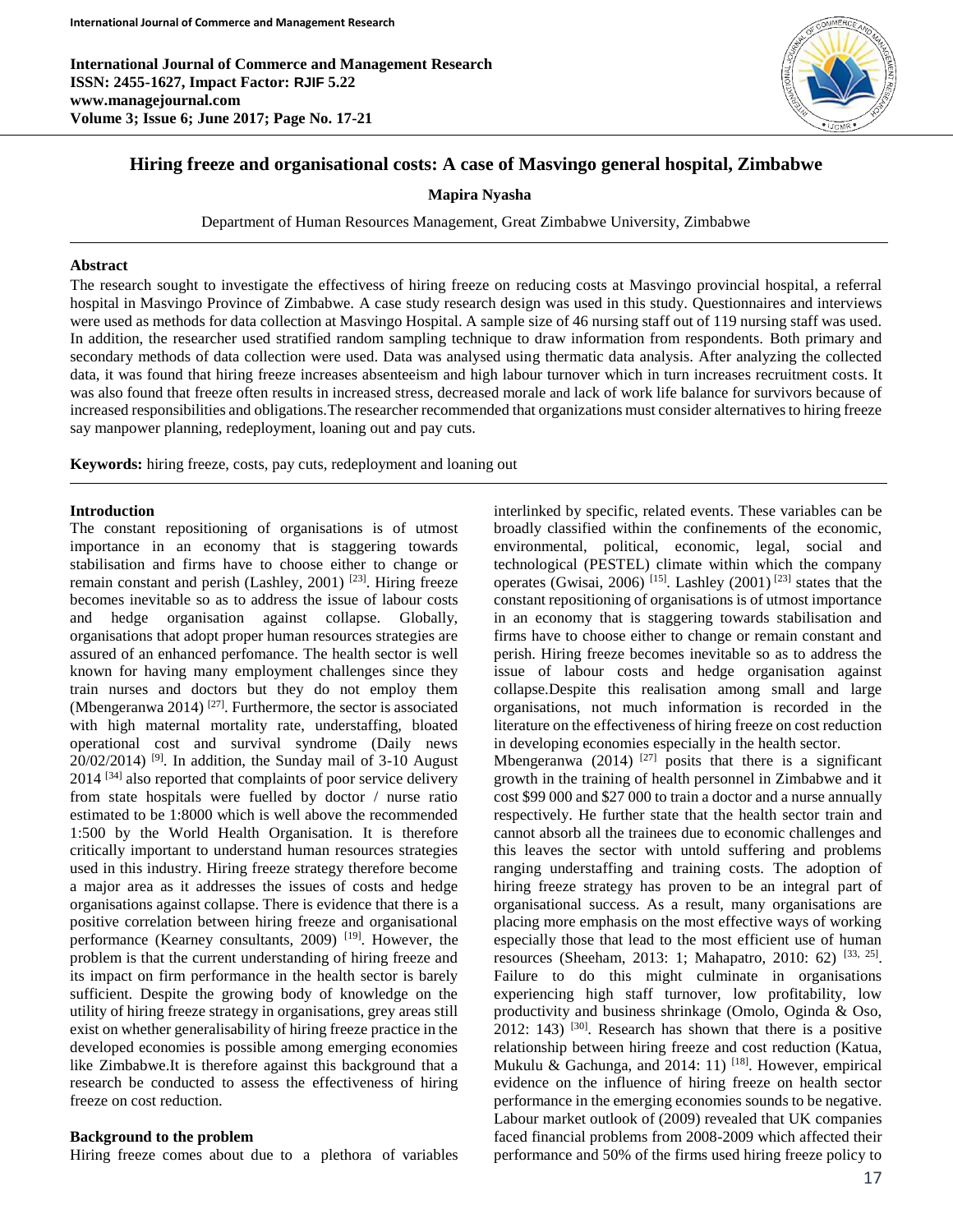reduce their costs and enhance organizational performance. In support, a survey by CIPD (2009)  $[7]$  to ascertain the impact of hiring freeze on cost reduction and organisational performance among 900 UK employers found that on average firms are saving approximately 27000 pounds per employee when using hiring freeze strategy and this enhances performance of firms. In addition, a research by A.T Kearney consultants  $(2009)$ <sup>[19]</sup> among US Automakers observed that United state firms were facing numerous problems ranging from organisational performance, growth, survivals and labour costs and to hedge their firms against collapse, they used the hiring freeze strategy. The research found that a handful of the firms have done so systematically enough to make a lasting impact.

In contrast, a survey by DOT Public Transport Division (2006) [11] on the effectiveness of hiring freeze as cost reduction strategy in the Public Transport Division in Europe found that hiring freeze created a backlog of hiring needs.DOT survey also observed that hiring freezes were the most widely used cost containment initiative, used by approximately 70% of respondents and they found that in many of the situations described in the interviews, the interviewees revealed that rather than being a hiring freeze there appears to be more of a hiring chill where positions can be filled with permission from the administrator and this help to explain why DOT division costs were reported as unchanged. In some instances hiring freeze had forced the public transportation department to hire a consultant at a higher cost than a regular staff person. In support of the DOT research findings, Cascio (2009) [6] postulates that hiring freeze often results in increased stress, decreased morale and lack of work life balance for survivors because of increased responsibilities and obligations.

Companies operating in Zimbabwe were not spared from the challenges of increased cost and poor organisational performance. Sutcliffe  $(2013)$  <sup>[36]</sup> argues that, Zimbabwe has long been considered a country in crisis. In support, Matombo and Sachikonye (2010)<sup>[26]</sup> revealed that Human Development Index stands at 173 out of 187 which is a sign of crisis. Zimbabwe's entrenched economic crisis saw inflation peak at 231 million per cent in 2008 and unemployment rate of 94%.The Financial Gazette of 12 February 2015 has it that, thousands of people working in Zimbabwe were pushed out of employment abruptly without pay or benefits as companies abruptly terminate jobs and close shops due to economic, social, political and technological factors. Murray  $(2013)$ <sup>[29]</sup> propounds that Zimbabwe used to feature in all southern African overland itineraries but virtually all of the companies ceased operations in the country with the exception of a few tentative companies including Masvingo general hospital.

The Sunday Mail of  $3-10$  2014  $[34]$  reported that the country's nursing schools produce over 1500 graduates every year but recruitment of nurses as applied to other public sector jobs has been frozen since 2012, as the government battles a high wage bill gobbling up to 73% of national budget. Having this it means the health sector is faced with a harsh reality that their human resources are bloated and they embarked on hiring freeze. The Sunday Mail of 3/10/2014<sup>[34]</sup> further revealed that as a cost cutting strategy and to enhance organisational performance, government froze 400 nurses and doctors posts countrywide despite the fact that the country's public health system has a 2500 staff deficit.

An in-depth analysis into the labour costs, productivity and the staff complement of Health Sector revealed a mismatch that could not be sustained. The human resources mandate was to strategically redeploy, reassign employees within the organization and to reduce payroll costs through the identification of excess staff and encouraging retirements in order to match productivity with the available human resources. However this initiative did little to save the health sector from its operational challenges. Voice of America 29/02/2012 revealed that the health sector is severely understaffed as evidenced by 3074 increase in typhoid cases. In addition Dr Mbengeranwa argues that Zimbabwe is spending sums to train health personnel which they cannot employ and it costs \$99 000 to train a doctor and \$27 000 to train a nurse annually. The Southern eye of  $27/01/2014$  [37] also revealed that 565 mothers per 100 000 in labour die due to the fact that the health sector is understaffed and fight against high maternal mortality rate becomes a nightmare. In addition, the Daily news of  $20/02/2014$  <sup>[9]</sup> revealed that hospital performance is being jeopardised because of widespread nurse shortages due to hiring freeze.

There is extensive empirical research on hiring freeze and organisational performance (which is the main focus of this study) which has been conducted in developed economies of United Kingdom and United States. However there is little evidence from developing economies to collaborate the findings. To the knowledge of the researcher the study on the impact of hiring freeze on cost reduction has not yet been done in Zimbabwe. This study attempts to address this gap, because it is believed certain strategies are being unquestioningly applied in the less developed economies without due regard to the economic constraints that limit their applicability in this different context.

## **Literature Review**

This research is guided by Vernon's  $(2003)$  [39] and George's  $(2004)$ <sup>[13]</sup> cost reduction model



**Source:** adapted from Vernon  $(2003)$ <sup>[39]</sup> and George  $(2004)$ <sup>[13]</sup>

**Fig 1:** Framework of cost-reduction stages

### **Cost-reduction stages**

Figure 1 shows the three timeframe-related timeframes. Each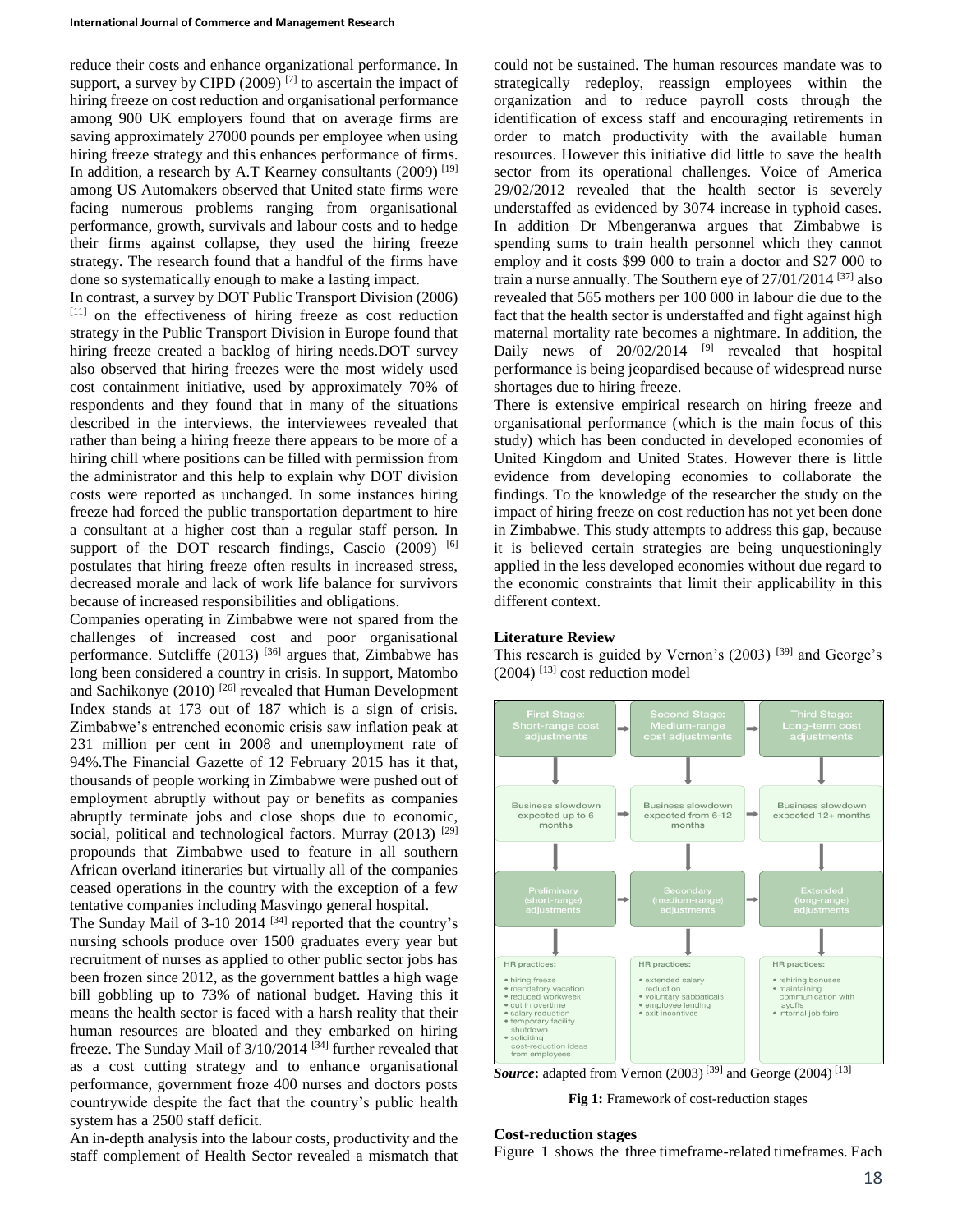phase comprises of several cost adjustments that produced a variety of human resources practices. Vernon  $(2003)$ <sup>[39]</sup> postulates that the first stage of the cost-reduction represents short-range cost adjustments in response to economic forces. Hiring freeze is one of the adjustment strategy used by organizations to cut costs and enhances organizational performance.

## **Hiring freeze**

Serbu  $(2012)$  <sup>[32]</sup> defines hiring freeze as a tool used to reduce workforce in a sufficient and timely manner. He further states that there are two types of hiring freeze namely full and partial freeze. In addition, George  $(2004)$ <sup>[13]</sup> defines hiring freeze as a mild form of downsizing and reduces labor costs in the short term. He further states that firms continue to hire new employees while cutting jobs at the same time.

## **Factors influencing hiring freeze**

According to Dennis (2003), there are five major factors that influence staffing levels in organisations. The major factors are explained below.

## **Government regulations**

Regulations can influence how a company goes about hiring, training, compensation and even disciplining its workforce. Failure by organisations to comply with the government regulations might result in the imposition of sanctions. The operations of the Ministry are governed by the Public Service Commission.

## **Available labour pool**

Staffing levels are influenced by the pool of labour that is available. If the skill needed is in high demand in the industry, organisations might be reluctant to attract such skills as they will be associated with high costs.

## **Level of growth and economic conditions**

Companies undergoing aggressive growth and rapid expansion may make it necessary for its human resources department to focus on recruitment and staffing. Growth or expansion is usually associated with changes in the required staff establishments; therefore an organisation might consider raising its staffing levels to cater for the increased scope.

# **Use of technology**

The use of technology is also another factor that influences staffing levels. The use of technology might cause an upward or downward shift in the staffing levels. If employees are replaced by machines, it might mean a reduction in staffing levels. If new machines require more staff to operate them, it might mean an increase in staffing levels.

# **Ways of reducing costs**

There are various alternatives, which are considered in a bid to reduce costs.

# **Recruitment freeze**

CIPD  $(2009)$ <sup>[7]</sup> posits that hiring freeze is often the first stage in a cost-cutting process, and has been a fairly widely observed practice among private sector employers in the past year. They further argue that freeze enables an organisation to reduce its staff headcount through natural wastage without need for redundancies. According to the LMO survey, one in two employers is adopting this strategy at present.

## **Terminating temporary agency contracts**

This alternative conveys the same cost advantage as a recruitment freeze and has the added advantage of immediate implementation, thus resulting in quick savings (CIPD, 2009)  $[7]$ . This is also often an early stage option and widely used, since the employer can simply terminate the agency worker contract without having to incur any redundancy costs. The LMO survey finds 44% of employers adopting this alternative

## **Temporary lay-offs or short-time working**

Employers may lay off employees. This practice according to  $CIPD$  (2009)<sup>[7]</sup> tends to be most often observed in the manufacturing sector, and overall adopted by 15% of employers responding to the LMO survey and it enables the employer to save on payroll costs during the period of lay-off or short time working, but employees may be entitled to a guaranteed payment, which is a right to a minimum rate of pay for a day on which work is not provided.

# **Pay freeze or pay cut**

Pay freezes and cuts are relatively easy methods of cost-cutting to implement, assuming pay increases and bonus payments are not guaranteed within employment contracts (CIPD 2009)<sup>[7]</sup>. The survey further review that pay cuts, however, will usually need to be agreed as part of a change to employment contracts. Pay freezes are currently widespread throughout the private sector, though wage cuts are less in evidence (being implemented by 7% of organisations according to the LMO survey).

# **Hiring freeze and costs**

Recruitment freeze is one of the defensive strategies an organization can adopt to cut costs or to make the organization more productive and profitable. Baumolet *et al.* (2003)<sup>[2]</sup> argue that recruitment freeze reduces organizational slack and operating costs, streamlines operations and enhances effectiveness towards making an organization more competitive. In support Kozlowski *et al.* (1993) [21] assert that freezing recruitment enhances organizational efficiency, reduces costs and improves organizational performance. A study Vecchio (1991)  $^{[38]}$  at Savvy Construction in Italy on the impact of freezing recruitment on employee loyalty and performance found a positive correlation between hiring freeze and loyalty and performance. Contrary, a study by Adkins (1995) on the impact of freezing recruitment on shop floor workers performance at Obit (Pvt) Ltd in Mexico revealed that 75% of the responses collected from the administered questionnaires were experiencing stress. The managerial staff highlighted increased absenteeism and high labour turnover in an interview conducted by the researcher. The study further showed that stress dissatisfactions, increased absenteeism and high turnover was due to increased workloads and resulted in poor service delivery. In addition, Cascio *et al.* (1997) postulate that recruitment freeze has a deleterious effect on firm performance. Perceived outcomes may not be achieved in all organisations which attempt to freeze recruitment (Rehman and Naeem,  $2012$ )<sup>[31]</sup>. It was further established by the same authors that there are chances that the organisations may face some weaknesses and threats which may badly affect overall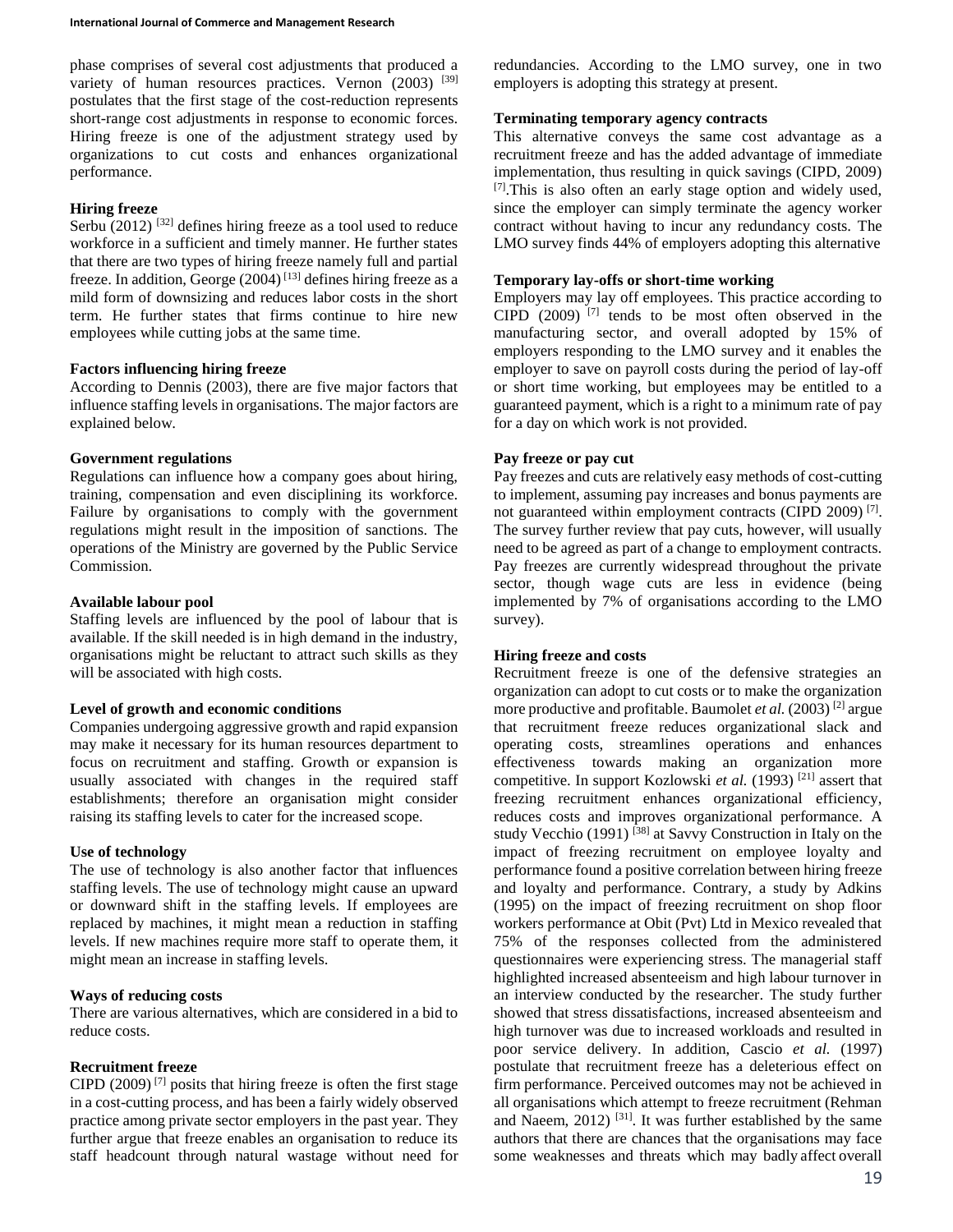## performance.

In addition, a study by Gitonga (2010) on the effects of hiring freeze on employee and organisational performance in Kenya at Telkom Company (Embu) revealed that out of the 210 questionnaires administered, 80% of the questionnaire responses showed that freezing recruitment at Telkom failed to improve employee and organisational performance. A study by Mekgoe (2008) at Damloy Manufacturing Company, South Africa cements the Gitonga's (2012)<sup>[14]</sup> Study.

Madrick (1995) suggests that about 30% of the organisations which freeze recruitment are faced with deteriorate productivity and profitability. In support, Kim (2009)<sup>[20]</sup> states that recruitment freezes tear the organisation instead of improving organisational profitability and productivity. Jim (2003) further proposes that recruitment freeze means that critical revenue-generating and revenue-generation positions go unfilled. Obviously, when there is no one in a revenuegenerating position, there is a lost opportunity to generate revenue every day that the position remains vacant.

Gyu-Chang and Jong-Sung Park (2002) examined the effects of freezing recruitment on financial performance and employee productivity in Korea. The study aimed at exploring the effects of freezing recruitment on both financial performances in terms of profitability, efficiency and employee productivity. Six year longitudinal financial data of 258 listed Korean firms between 1997 and 2002 along with survey data of 2000 was analysed. Using multiple regressions, the study investigated the relationship between freezing recruitment and three measures of organisational performance: return on assets, asset turnover, operating income per employee, sales per employee and value added per employee. The research's first findings were that firms implementing a recruitment freeze tend to suffer more financial difficulties than their counterparts.

# **Research Methodology**

The research adopted a case study research design in which both qualitative and quantitative techniques were used. The case study was chosen because the researchers had insufficient funds to carry a census of all hospitals in Masvingo. Results of the findings will be used to infer to the population of all Hospitals in Zimbabwe.

# **Study site**

The study was carried out in Masvingo province because it is highly convenient to the researchers since the researchers stay in Masvingo.

## **Data collection and sampling methods**

The study used a sample of 46 nursing staff from a population of 119 nursing staff. The researchers used a stratified random sampling technique. The researchers used 37 per cent of the population, which is way above the recommended 10 percent by Best and Khan (2003).Questionnaires were used as appropriate research tools to reveal sensitive issues which respondents would otherwise feel uncomfortable to talk about in an interview. A pre-test survey was conducted in order to evaluate the validity and reliability of the questionnaire. Questions that proved to be unclear to the respondents were modified, rephrased or discarded. Key informant interviews were also used to obtain in-depth data from the selected few.

# **Data entry and analysis**

The data collected were analyzed using descriptive statistics or frequency distribution expressed in percentages and mean item score (MIS-Using 1,2,3,4 and 5 Likert Scale). Data interpretations were based on the results that emerged from the analysis.

| N <sub>O</sub>                                                                                          | <b>Statement</b>                                               |    |    |  |  |    | <b>SD</b> | <b>MIS</b> |
|---------------------------------------------------------------------------------------------------------|----------------------------------------------------------------|----|----|--|--|----|-----------|------------|
|                                                                                                         | There is a positive correlation between hiring freeze and cost | 46 |    |  |  | 40 |           | 2.2        |
| 2                                                                                                       | Economic condition is the major cause of hiring freeze         | 46 | 44 |  |  |    |           | 4.9        |
| $\sim$                                                                                                  | Pay cuts and freeze is the best way of reducing costs          | 46 |    |  |  |    |           |            |
| <b>Key:</b> SA = Strongly Agree; A = Agree; D = Disagree; SD = Strongly Disagree; MIS = Mean Item Score |                                                                |    |    |  |  |    |           |            |

## **Table 1:** Frequency Distribution and Descriptive Response of Participants

## **Findings and Discussion**

Statement one which focused on the correlation between hiring freeze and costs showed affirmative rejection response (MIS=2.2). The findings are consistent with a study by Adkins (1995) at Obit (Pvt) Ltd in Mexico. The study revealed that hiring freeze increased absenteeism and high labour turnover which in turn increases recruitment costs. In addition, a study by Gitonga (2010) on the effects of hiring freeze on cost reduction and organisational performance in Kenya at Telkom Company (Embu) revealed that out of the 210 questionnaires administered, 80% of the questionnaire responses showed that freezing recruitment at Telkom failed to reduce costs and improve organisational performance. A study by Mekgoe (2008) at Damloy Manufacturing Company, South Africa cements the Gitonga's  $(2012)$ <sup>[14]</sup> Study. From the interviews conducted the minority were of the view that there is a positive correlation between hiring freeze and costs. Their sentiments were echoed by Labour market outlook of (2009) which revealed that UK companies faced financial problems from 2008-2009 which affected their performance and 50% of the firms used hiring freeze policy to reduce their costs and enhance organizational performance. In support, a survey by CIPD  $(2009)^{7}$  to ascertain the impact of hiring freeze on cost reduction and organisational performance among 900 UK employers found that on average firms are saving approximately 27000 pounds per employee when using hiring freeze strategy and this enhances performance of firms. In addition, a research by A.T Kearney consultants (2009) [19] among US Automakers observed that United state firms were facing numerous problems ranging from organisational performance, growth, survivals and labour costs and to hedge their firms against collapse, they used the hiring freeze strategy. The second statement revealed that majority of the respondents accepted the statement, (MIS=4.9). The findings are in line with Dennis  $(2003)$  <sup>[10]</sup> who posits that economic condition is one of the variables that forces companies to embark on a hiring freeze. Sharing the same views is Lashley  $(2001)$ <sup>[23]</sup> who posits that, the constant repositioning of organisations is of utmost importance in an economy that is staggering towards stabilisation and firms have to choose either to change or remain constant and perish. Additionally, Gwisai  $(2006)$ <sup>[15]</sup> states that hiring freeze comes about due to a